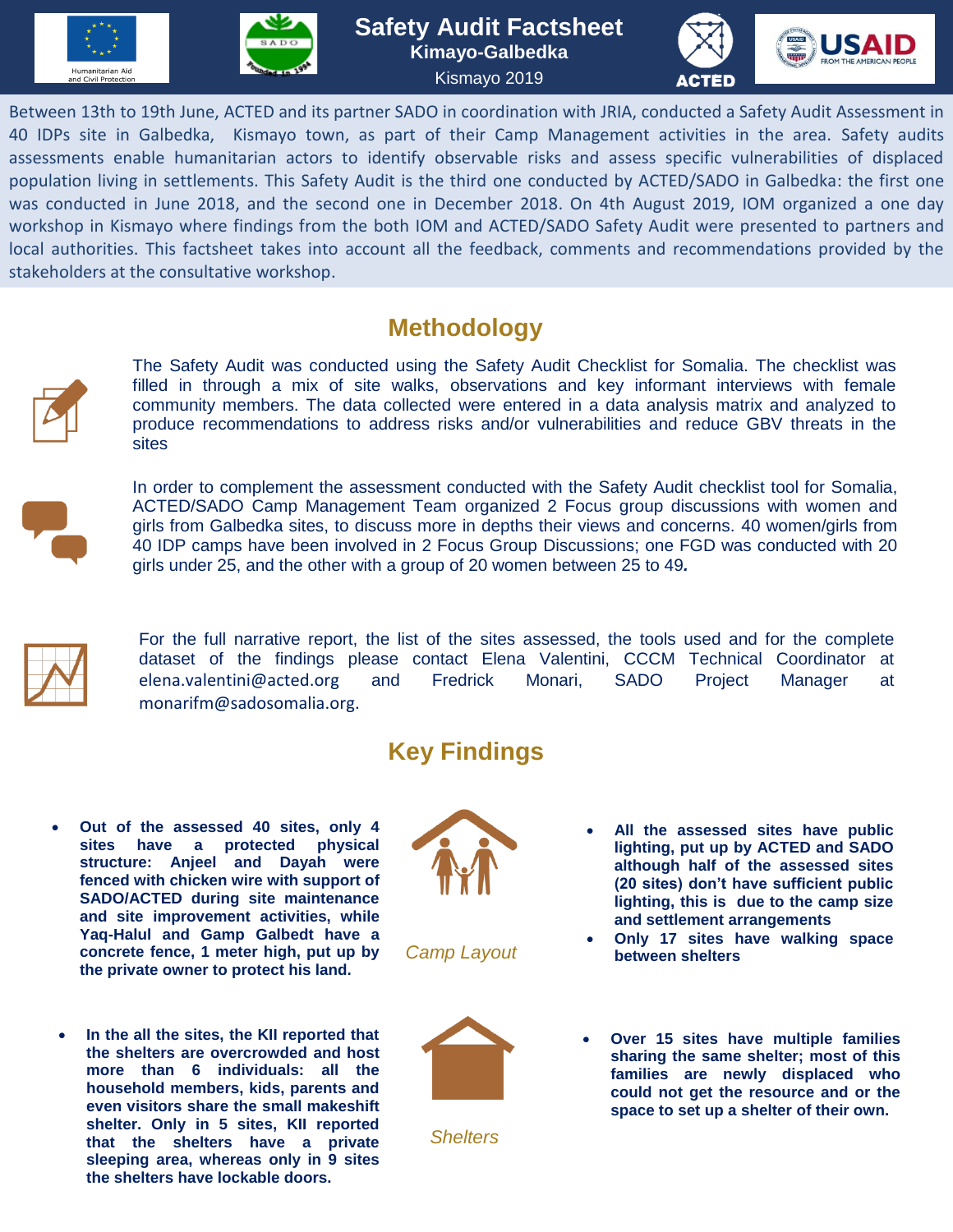





- **Girls mostly feel unsafe when walking alone in alleys during the day or walking outside their homes at night. The most common risks faced by the girls as reported by the participants of the FGD are rape, physical assault, sexual assault, emotional abuse.**
- **When asked on places where they can voice their security concerns, the girls mentioned that the best place is the police station or approaching an elder or parents.**
- **There are no safe spaces for girls and women in the sites.**
- **While there is a little bit improvement on access and control to resource and existence of complaints avenues for that matter, still all the participants of the FGD believe that women are more vulnerable in the**
- **There is one MCH in Galbedka, fenced by a perimeter wall. The center doesn't have female guards but do have gender segregated latrines and private consultation rooms where trained staffs give confidential treatment to GBV survivors. The staff at the facility is aware of the existing GBV referral pathway.**
- **There are only two schools within the sites but 2 adjacent schools in the host community are accessed by the IDPs kids too.**
- **No stock of sanitary supplies is available at the moment but several have been distributed by agencies with WASH projects in the area. The last distribution happened in November 2018.**



```
WASH
```




- **All sites have latrines that have lockable doors from the inside. All sites except one (Yaq Halul sites) have latrines that are well lit at night, and all sites except one (Habaaqa) have latrines build with solid materials.**
- **All the sites have latrines that are located less than 500 meters from the shelters but the overall number of latrines is not sufficient compared to the population living in the sites.**



*Security* 

- **There is one police station in the area but police patrol at night in all the camps to protect the IDPs and public properties.**  There is one police station in the a
- **21 sites experienced burglary and theft cases, because access by robbers and thugs is easy since the camps are not fenced and the shelters are made of improvised material**



*Protection*

 **There are active community protection committees in all the sites and GBV focal points trained and supported by ARC, WOCCA, SADURO, CARE and JRIA that provide GBV support in the camps** 





*Education*

- **For People with disability or limited mobility might be challenging to access the centers: there are no stairs but the toilets are not designed for people with disability.**
- **The main reason that keeps children out of education opportunity is poverty: because of their vulnerability most family decide to keep their children out of school so that they can do casual work to support their families.**
- **The schools have teachers trained on GBV and who understand the GBV referral systems although the ratio to female staffs to the male staffs is approximate 1 to 6.**